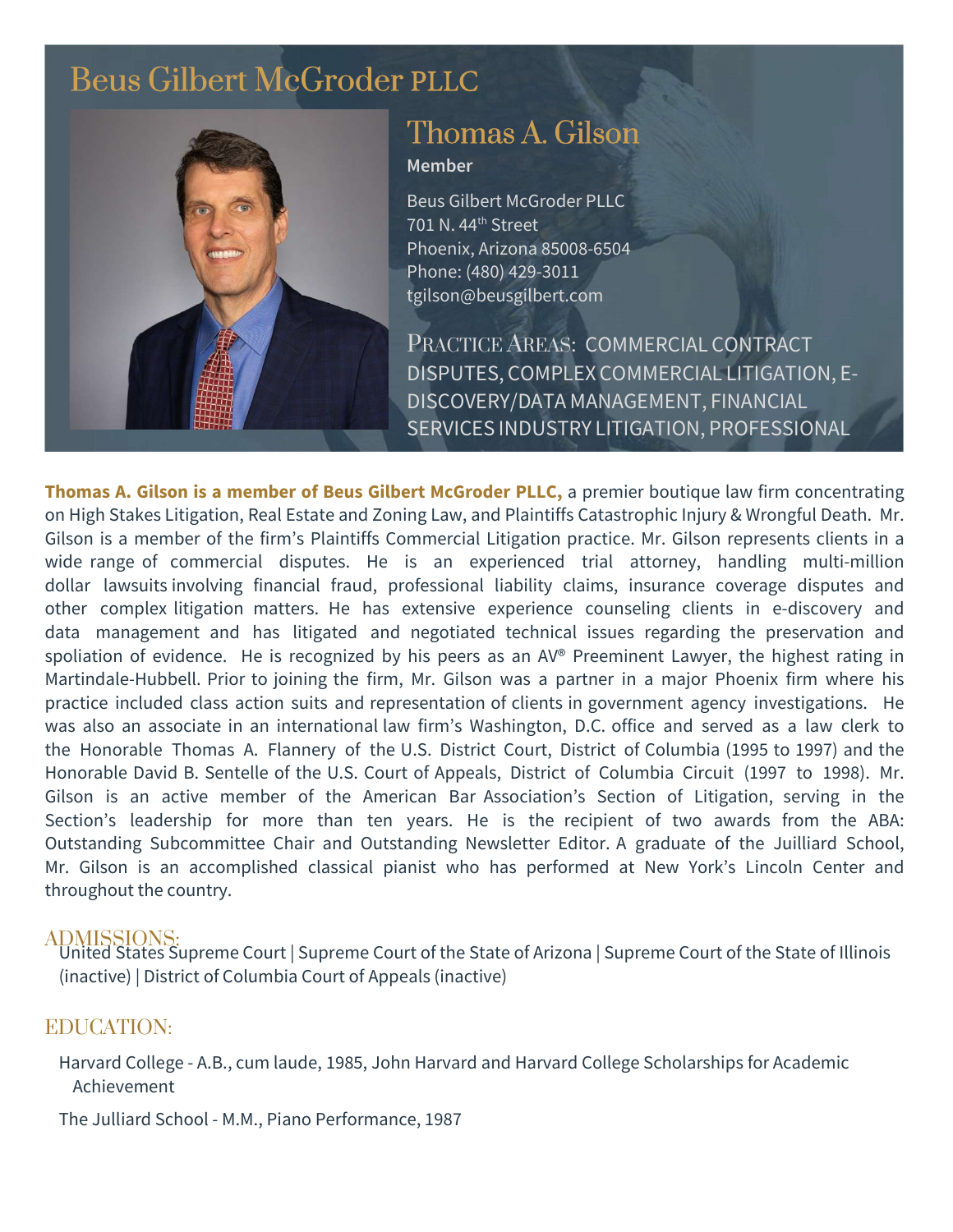Northwestern University School of Law - J.D., 1993, Adlai Stevenson III Award for Best Brief, Julius Miner Moot Court Competition, Lowden-Wigmore Prize for Legal Scholarship, Executive Editor, Journal of Criminal Law and Criminology

#### Representative Matters

Represented plaintiffs in major accounting fraud litigation in the Southern District of New York

Represented plaintiffs in multi-million dollar insurance coverage dispute, including jury trial Represented plaintiffs in multi-million dollar legal malpractice case

Litigated and negotiated technical issues regarding the preservation and spoliation of evidence

Tried six-week jury trial involving competing claims for breach of contract relating to complex engineering project

Represented a class of plaintiffs in a major legal malpractice class action, overseeing all discovery and class certification issues

Represented defendants in multiple class action cases, overseeing all issues relating to settlement and claim administration

Extensive experience with removal of class action cases

Represented major broker-dealer in SEC insider trading investigation

Represented broker-dealer in bench trial involving dispute with an employee

Defended a chain of nursing homes in a grand jury investigation; defeated government's attempt to invoke the "crime fraud" exception to the attorney client privilege

Managed the preservation, collection, production and review of millions of pages of electronic data in a complex breach of contract case

Litigated issues relating to the preservation and production of electronic data

## Memberships & Activities

American Bar Association, Section of Litigation

Co-Chair/Member of Pro Bono Task Force 2017-present

Member, Regional Meetings Committee (assisting Section of Litigation Committees in providing legal education programming for their members) 2015-2017

Member, Roundtable Committee (assisting Section of Litigation Committees in providing legal education programming for their members) 2012-2015

Member, Advanced Planning Leadership Committee (assisting Section of Litigation Committees in sharpening and achieving their goals) 2010-12

Co-Chair, Criminal Litigation Committee 2007-10

Editor-in-Chief, Criminal Litigation Newsletter 2005-07